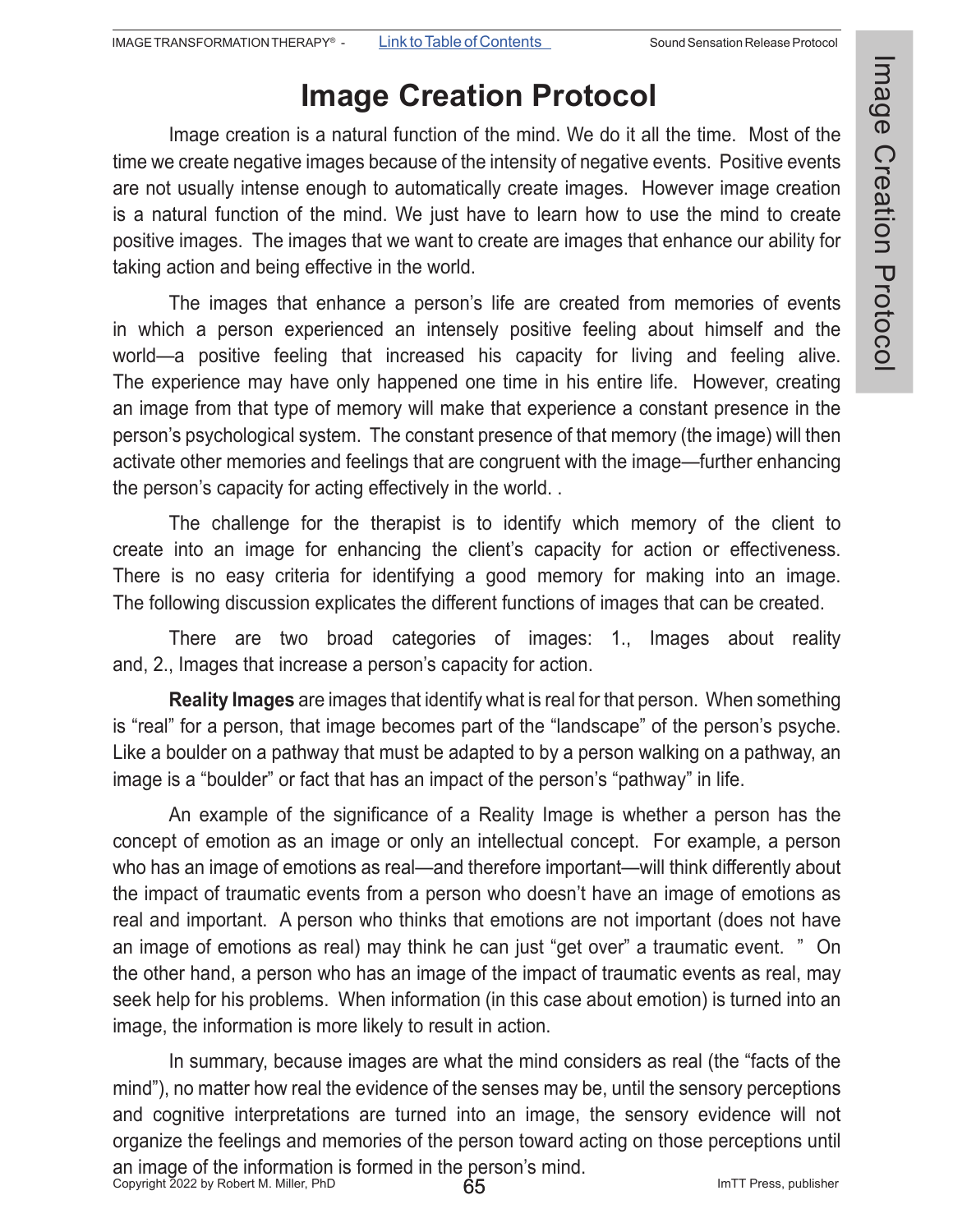The "image as a fact of the mind" psychological dynamic has a negative aspect as well. Once an image is created, that image is a "fact" in the person's mind that organizes a person's feelings about and behaviors motivated by that "fact." Even evidence that contradicts that "fact" will often be disregarded because the image is more real to the person than the evidence. Learning to utilize images appropriately in our lives is important. An image based on wrong information creates signficant dysfunction.

**Dynamic Images** are images that increase a person's capacity for action. For example, images of competence organize a person's memories of being competent—enhancing a person's capacity for action. Thus a person with an image of doing well in school will be optimistic about attending the school of his choice. In contrast, negative images interfere with a person's capacity for action. A person who has an image of himself as being stupid may choose not to attend a school that he wants to attend because he doesn't think that he is smart enough.

## **Summary of steps of the Image Creation Protocol**

1. Ask the client to choose a memory of a peak event in which the person experiences the feelings such as competence, accepted, effective, or desired.

2. The client intensely experiences the feelings while vividly remembering the event.

- 3. The client is instructed to "solidify or make solid" the memory and feelings.
- 4. The client is asked how he is feeling.

#### **Script for the Image Creation Protocol**

- *1.* **Script:** *We're going to do something different from what we've done before. What we have been doing in therapy so far is releasing feelings and destroying images. Now we're going to create an image. Image creation is a natural function of the mind. We do it all the time. Most of the time we create negative images because of the intensity of negative events. Positive events are not usually intense enough to automatically create images. However, image creation is a natural function of the mind. We just have to learn how to use the mind to create positive images.*
- *2. The images that we want to create are images that will enhance our ability for taking action and being effective in the world. So what we want to do is choose memories of events in which you have experienced an intensely positive feeling about yourself and the world—a positive feeling that will increase your capacity for living and*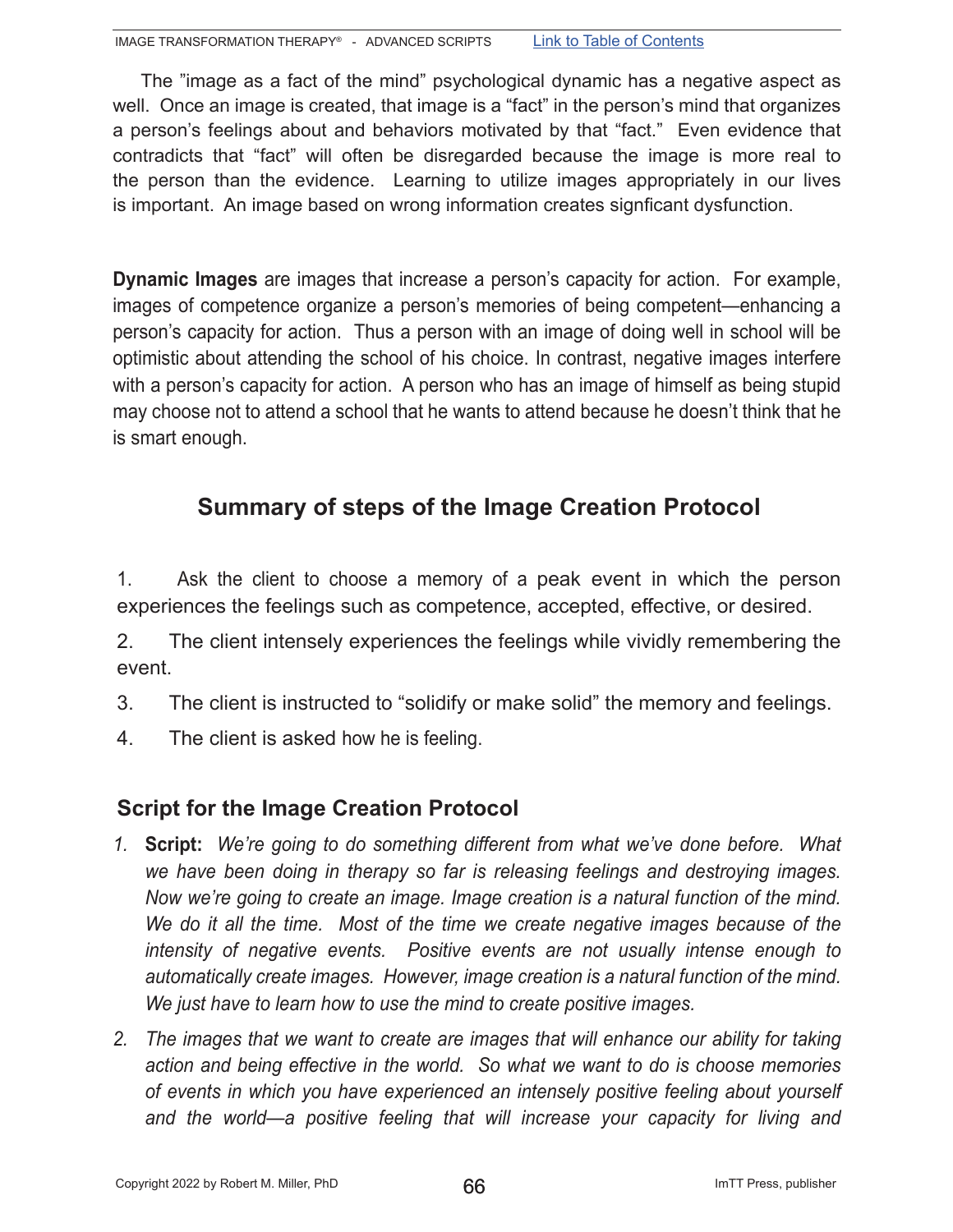*feeling alive. The experience may have happened only one time in your entire life. But we want to make that experience an image that is a constant presence in your psychological system. This positive image will help activate the other memories and feelings that are congruent with it.* 

- 3. *What positive experience have you had that gave you a feeling of...?* [Therapist describes the type of feeling the client is to create an image of.]
- *4.* [Client describes the experience.]
- *5. Now, as I said before, creating an image is really easy. So what I want you to do now is to allow yourself to really experience that event. Nod your head when you are feeling it.*
- *6. Now tell your mind to make that memory solid. Tell your mind to solidify it. It only takes 1/2 a second.*
- *7.* [Therapist only waits a second before asking the client how he feels.] *How do you feel?*
- *8.* [Client should express positive feelings about the image that was created.]
- *9. How do you feel now about yourself? When you think of doing things in the future, what is your reaction?*
- *10.* [Client should express a more positive capacity for action.]
- *11. Now that we've created this image, you don't actually have to think of it again. It does not need to be recreated. This image will be in your psychological system and continue to influence your actions and feelings in the future. You may find yourself just doing things easily and not even realizing that the image is making it easier.*
- *12. It is important also for you to understand that this positive image is in conflict with negative feelings and images that may also be in your psychological system. This conflict could make you have a headache. Or just feel that there is some tension inside of you. If this happens, just identify what the conflict is and release whatever feelings you have by giving them a color and either using one of the audios or very quickly just releasing that color out your hands and feet as I've already shown you.*
- *13.* [If the ICP is being used to help the client release a negative feeling, release the negative feeling now.]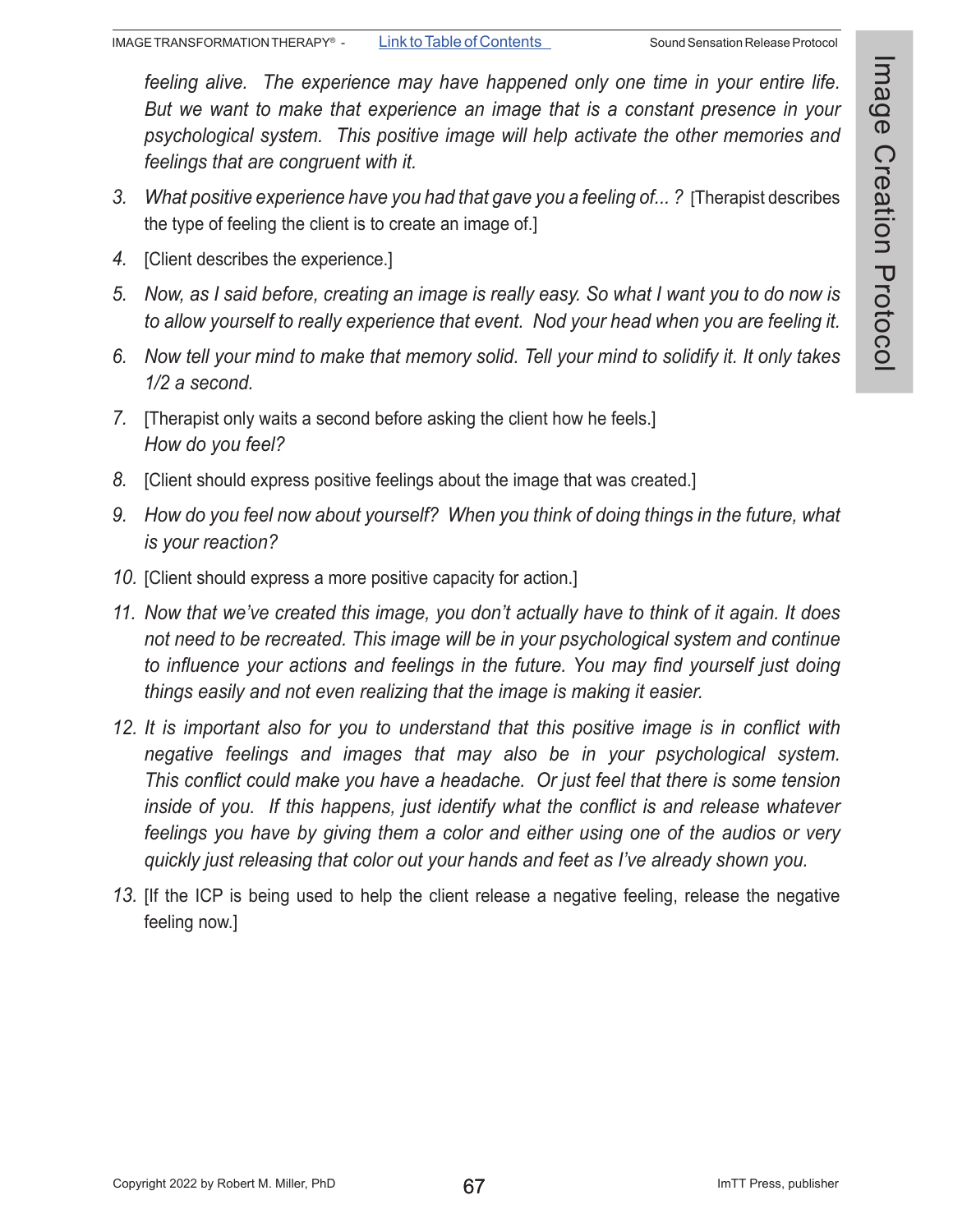# **The Freedom Statement Protocol**

The surprise of The Freedom Statement Protocol is how effective the protocol is at identifying behaviors and psychological dynamics that a person is unaware of but are having a profound impact on their life. As simple as the statement seems, what emerges can profoundly change a person's life. We don't know what we don't know. The Freedom Statement Protocol changes that.

The purpose of the Freedom Statement Protococol is to identify the behaviors that a person has developed as a survival adaptation to his environment. Most people are unaware of many of their survival-related behaviors. For example, one person who was bullied was unaware that he was still acting as if he still had to be submissive. As he stated it, "I don't have to kowtow anymore." Another person who had been sexually abused stated, "I don't have to shower with him again." Both people had previously processed the traumatic and painful memories but had not been able to identify these additional psychological dynamics. The Freedom Statement Protocol allowed these impactful psychological dynamics to be identified and processed.

 The full Freedom Statement Protocol consists of three phases. 1) The first Phase utilizes the "I don't have do it anymore" phrase. 2) The second Phase utilizes the "I can do what I want to do" phrase. 3) The third Phase utilizes the "god is dead" phrase.

#### **Phase 1: "I don't have to do it anymore"**

The Phase 1 Freedom Statement is simple: "(name of the person) is dead; I don't have to do it anymore." The statement can be used whether or not the person is living or dead. "It" is used as a placeholder for the specific behavior that the person doesn't have to do. The "it" is replaced in the statement once the specific behavior is identified.

 For example: "Dad is dead; I don't have to do it anymore." The person identified the "it" as "I don't have to protect my brothers anymore." So the statement is changed to "Dad is dead and I don't have to protect my brothers anymore." Once the behavior is identified (protecting his brothers) and the feelings activating the behavior emerge, treatment segues to processing the feelings and images creating the behavior.

The person named in the statement does not have to actually be dead for the Freedom Statement to be useful. The Freedom Statement can be used to identify the survival adaptations even though the person is currently alive.

The nature of the Freedom Statement is that what emerges is often surprising. You might be trying to work on one behavior and something totally different emerges. The surprise element of the Freedom Statement means that the Freedom Statement is incredibly useful for discovering new areas to work on. You just never know what you are going to find.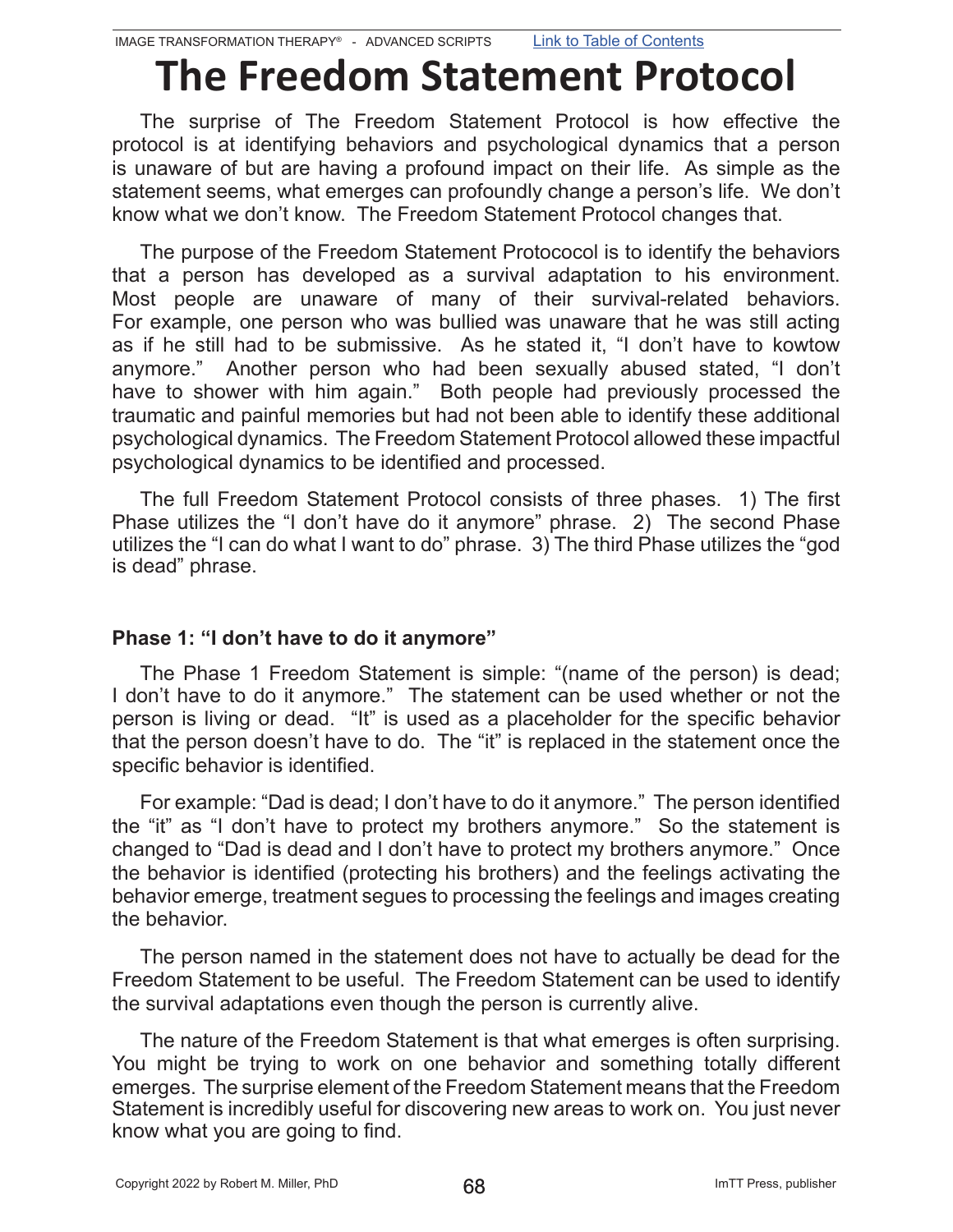**The Freedom Statement Protocol can be used at any time after the person has learn to release feelings and deconstruct images.**

### **The Freedom Statement Protocol (Phase 1) Overview: "I don't have to do it anymore"**

- 1. The Freedom Statement is stated 20 times: "(Name of the person) is dead; I don't have to do it anymore."
- 2. The first part of the statement is repeated 20 times. "(Name of the person) is dead."
- 3. The Freedom Statement is stated 20 times—this time using the specific behavior that has been identified.
- 4. When repeating the statement, the person may begin to feel a heavy sensation or feel sluggish or lethargic. Release the sensation through the hands and feet until the sensation mostly fades. Then return to repeating the statement.
- 5. The first part of the statement is repeated 20 times. "(Name of the person) is dead."
- 6. If the "it" has not been identified, continue steps 1 and 2 until the "it" behavior is identified.
- 7. After identifying the "it" behavior, continue steps 3 and 4 until the feelings are clear enough to be identified.
- 8. Release the feelings and any images. Because of the "texture" of the color of the feelings, ask the person if the color is best released as particles, a flow like water, or a cloud.
- 9. To completely release the color or sensation of the feeling from the first point of release, use a modified form of the Look-Back Technique (page 24) as follows: After releasing the feeling from the first point, have the person repeat the complete Freedom Statement 3 times. Then return to that first point and release any of the color that is now at that spot.
- 10.Often the person is both surprised and shocked at what he is realizing saying something like "I can't believe…" Release the shock first if necessary.
- 11.Homework can be given for the person to repeat the Freedom Statement 20 times, 3 times each day. The purpose of the homework is to enable the person to become more aware of what their adaptive behavior is.
- 12.After completing Phase 1, continue to Phase 2.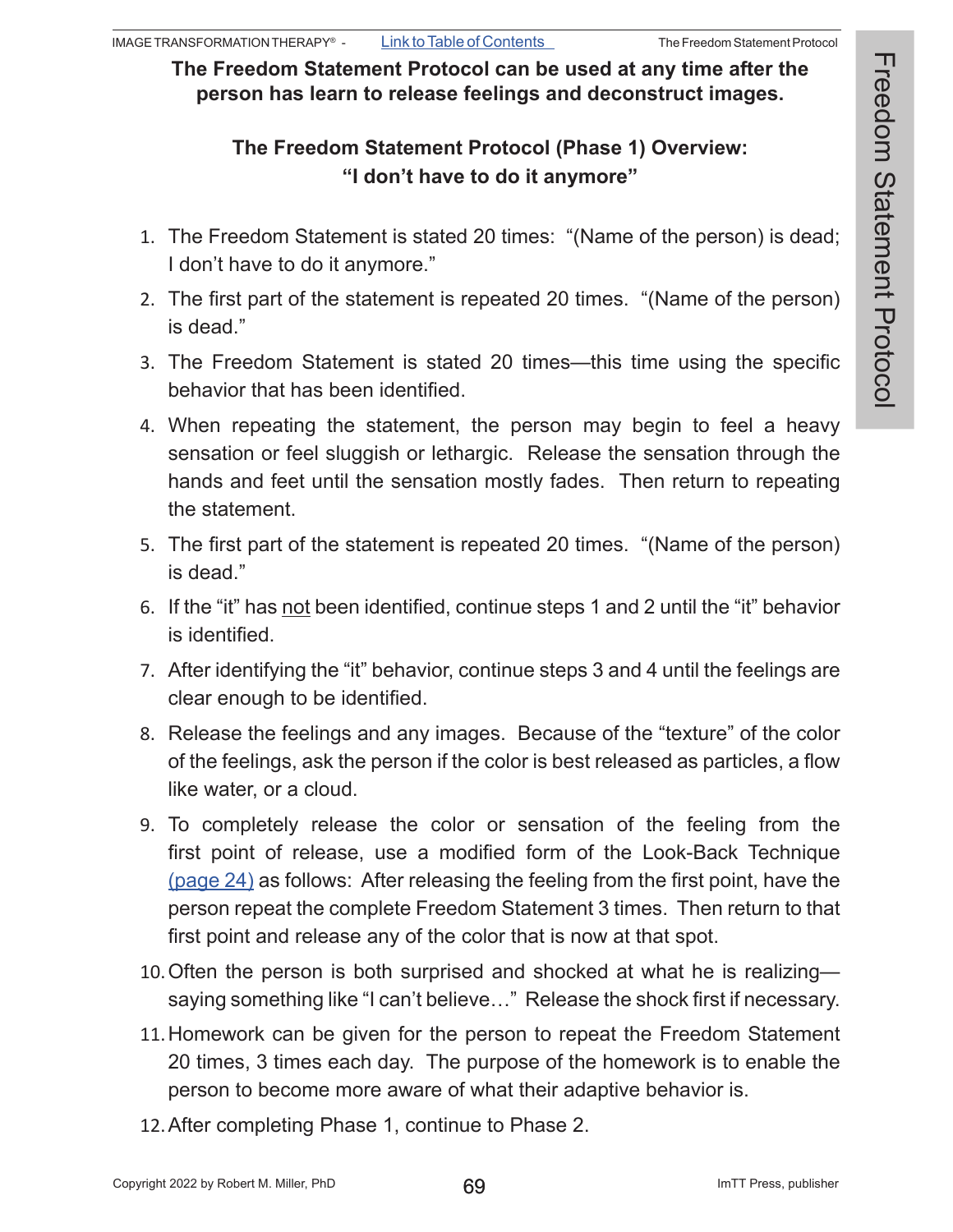IMAGE TRANSFORMATION THERAPY® - ADVANCED SCRIPTS Link to Table of Contents

The Freedom Statement Protocol may seem too simple a method for identifying adaptive survival behavior that the person is not aware of. However, the idea that someone is dead allows a person to become aware of behaviors that they have no idea that they are doing. Often the person is surprised by what the behavior is.

The following statement is from a woman whose father is Narcissitic: "Dad is dead, there is no reason for me to take up space." "If Dad is dead, then I'm superfluous. I'm only an appendage to my father." The sensation that was identified by the client was a sensation of "inertia."

Janice's sister had both bipolar disorder and a mean streak and was nasty to everyone. Even with this knowledge of her sister's problems, Janice had difficulties setting boundaries with her. The Freedom Statement that emerged was "Windy is dead and I don't have to listen to her scream anymore." The screaming occurred when her mother was spanking her sister. The sound sensation of Windy's screaming was an Embedded Feeling that made her feel sympathy for her sister and interfered with her ability to establish appropriate boundaries as an adult. Releasing the sound sensation of Windy's screaming allowed Janice to set and more easily maintain appropriate boundaries. By using the Freedom Statement, Janice was able to identify the psychological dynamic that was making it difficult for her to set boundaries with her sister.

Charlene's ex-husband was abusive to both her and the children. She had already processed many of the traumatic events. When she did the Freedom Statement about her ex-husband, she realized that she was inhibited from expressing love to her children because he would become abusive to the children. Charlene had no idea that she had adapted her behavior in this way. Charlene was surprised for two reasons. The first is that she had inhibited her expression of her love to her children and second, that she had continued this behavior even after she was divorced and he later, died.

Another client, George, expressed a Freedom Statement as: "Mother is dead; I don't have to be a good boy anymore."

The above stories illustrate the range of behaviors that the Freedom Statement can help identify.

**Phase 1 Script:** *One of the problems we have in therapy is identifying psychological dynamics that a person is unaware of. Identifying for treatment intense events is relatively easy—they stand out in our mind, often with vividness. The challenge is to identify the more subtle ways we have adapted to people the everyday types of behaviors we adopt as a response to our parents' or siblings' behaviors, facial expressions, and vocalizations. The purpose of the Freedom Statement is to identify those behaviors.* 

*The statement is deceptively simple. Let's say we're going to focus on the father. The statement is: Dad is dead; I don't have to do it anymore. At this point, we don't know what "it" is. That will emerge as we go through the process. Does that make sense?*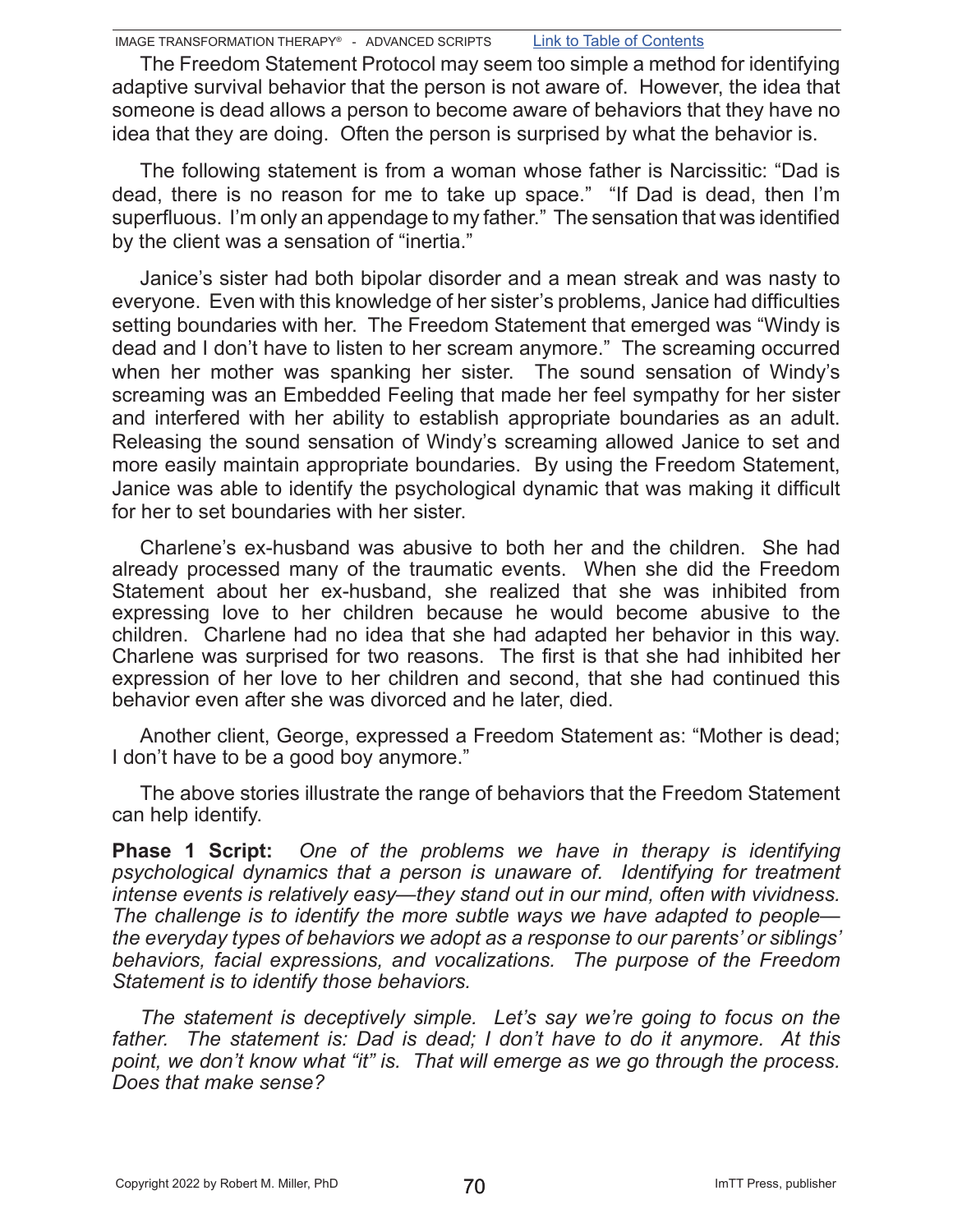**[If the person is not dead]** *I know that* (name of the person) *is not dead. And doing this statement is not going to affect him/her in any way. It's also not about wishing him/her dead. It's just a way to identify the psychological dynamics you have adopted in response to him/her. Okay?*

*1. Say either out loud or to yourself, whichever feels more powerful to you: "(Name of the person) is dead; I don't have to do it anymore." Repeat this twenty times.*

[Client repeats the statement 20 times.]

- *2. Now say: "(name of the person) is dead" 20 times.* [Client repeats the statement 20 times.]
- *3. Has the "it" emerged yet?*  [If no, repeat steps 1 and 2 until the "it" is identified. If yes, ask] *What is it?*
- *4. Now say the full statement 20 times using the phrase you identified.*
- *5. Say "(name of the person) is dead" 20 times.*
- *6.* [Repeat Steps 4 and 5.]
- *7. We've been loosening up a lot of energy that may make you feel heavy or foggy-headed. So let's just release the feeling. Just release the heaviness of foggy-headedness out your hands and feet for one minute. So hold up your hands and turn up your toes and visualize the energy leaving your body out your hands and feet.*
- *8.* [Repeat Steps 4 and 5 twice.]
- *9. What is the color of the feeling that you have to do* (name the "it" that was identified)*?*
- *10. Where is the color located on your body?*
- *11. Does it seem as if that color is best released as particles, as a flow like water, or as a cloud?*
- *12.* [From the first point, release the feelings linked with the behavior using the appropriate protocol—modifying the protocol as necessary to accommodate the form (particles, water, cloud) used to release the color.]
- *13.* [Use the Look Back Technique to completely release the feelings from the first body point.]

*Now repeat the complete Freedom Statement 3 times.*

*14. Now look at your* (name the location of the release) *and see if there is more*  (name that color) *there. If there is, release it.* [Continue the Look-Back Technique until the color is completely eliminated from that spot. Then continue releasing the color from the rest of the body—modifying the protocol to adjust to the form of the color.]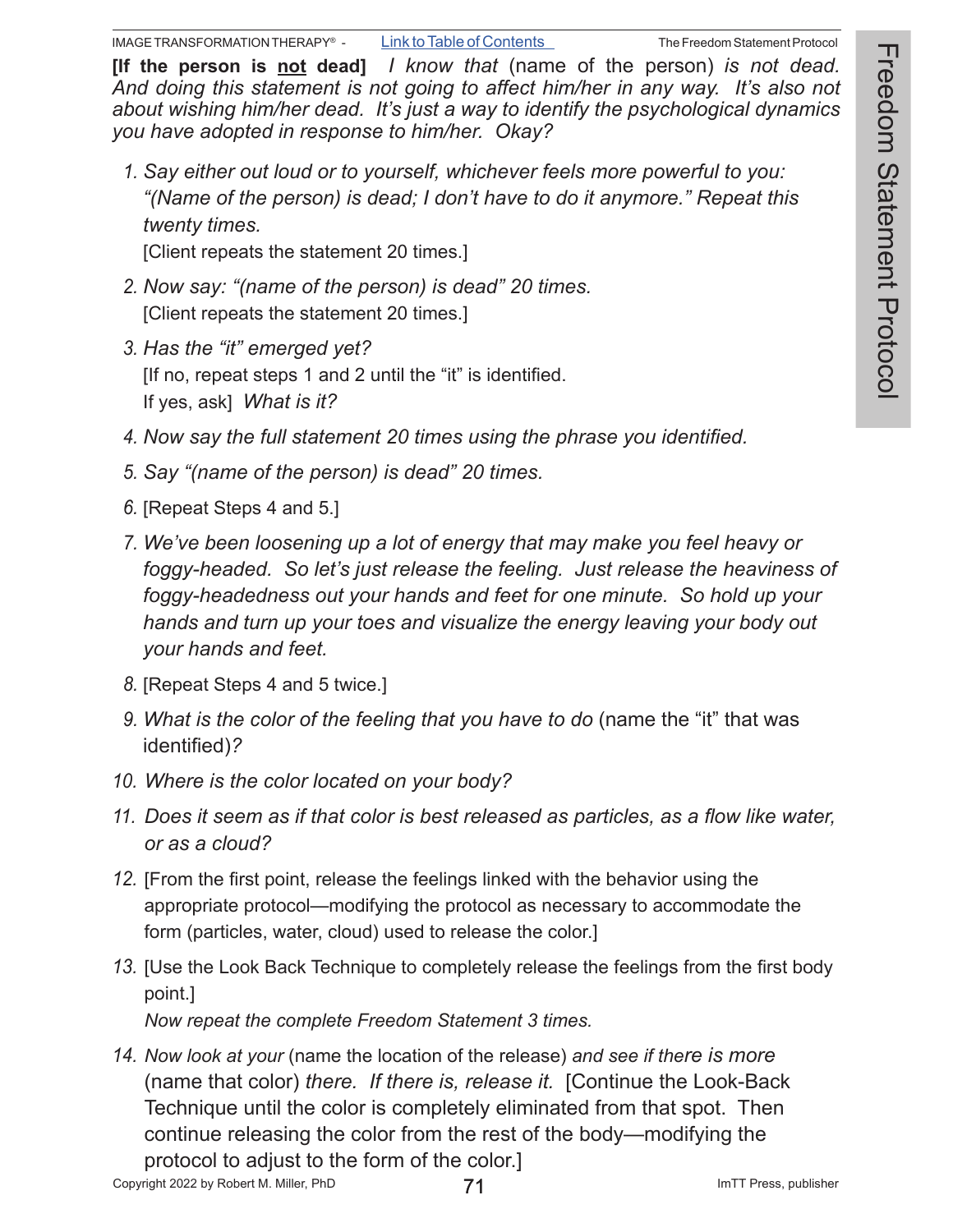- *15.* [If you don't have time to complete the releases, give homework to do three sets of the Freedom Statement 3 times each day.] *I want you to do the Freedom Statement for homework. I want you to do 3 sets of Freedom Statements 3 times each day. A set consists of 20 complete statements and 20 "(name of person) is dead" statements. Okay?*
- *16.* [After completing Phase 1, continue to Phase 2.]

#### **The Freedom Statement Protocol (Phase 2): "I can do what I want to do"**

The previous discussion has focused on identifying the behaviors that were performed in order to adapt to another person. The next question is what is the behavior that a person wants to do but has been inhibited from doing because of that person? The purpose of the Phase 2 Freedom Statement is to identify the behaviors that a person would be doing if they were not being inhibited by another person.

#### **Freedom Statement Protocol Phase 2 Overview**

- 1. The Freedom Statement is stated 20 times: "(Name of the person) is dead; I can do what I want to do."
- 2. The first part of the statement is repeated 20 times. "(Name of the person) is dead."
- 3. The Freedom Statement is stated 20 times—using the specific behavior that has been identified as what the person wants to do.
- 4. If the behavior has not been identified, continue Steps 1 and 2 until the behavior is identified.
- 5. After identifying the behavior, use the Image Creation Protocol to create an image from a memory in which the feeling/behavior was experienced.
- 6. When repeating the statement, the person may begin to feel a heavy sensation or feel sluggish or lethargic. Release the sensation through the hands and feet until the sensation mostly fades. Then return to repeating the statement.
- 7. Homework can be given for the person to repeat the Freedom Statement 20 times, 3 times each day. The purpose of the homework is to allow the person to "shake off" the past by "loosening up."
- 8. After completing Phase 2, either redo Phase 1 to identify a different phrase or continue to Phase 3.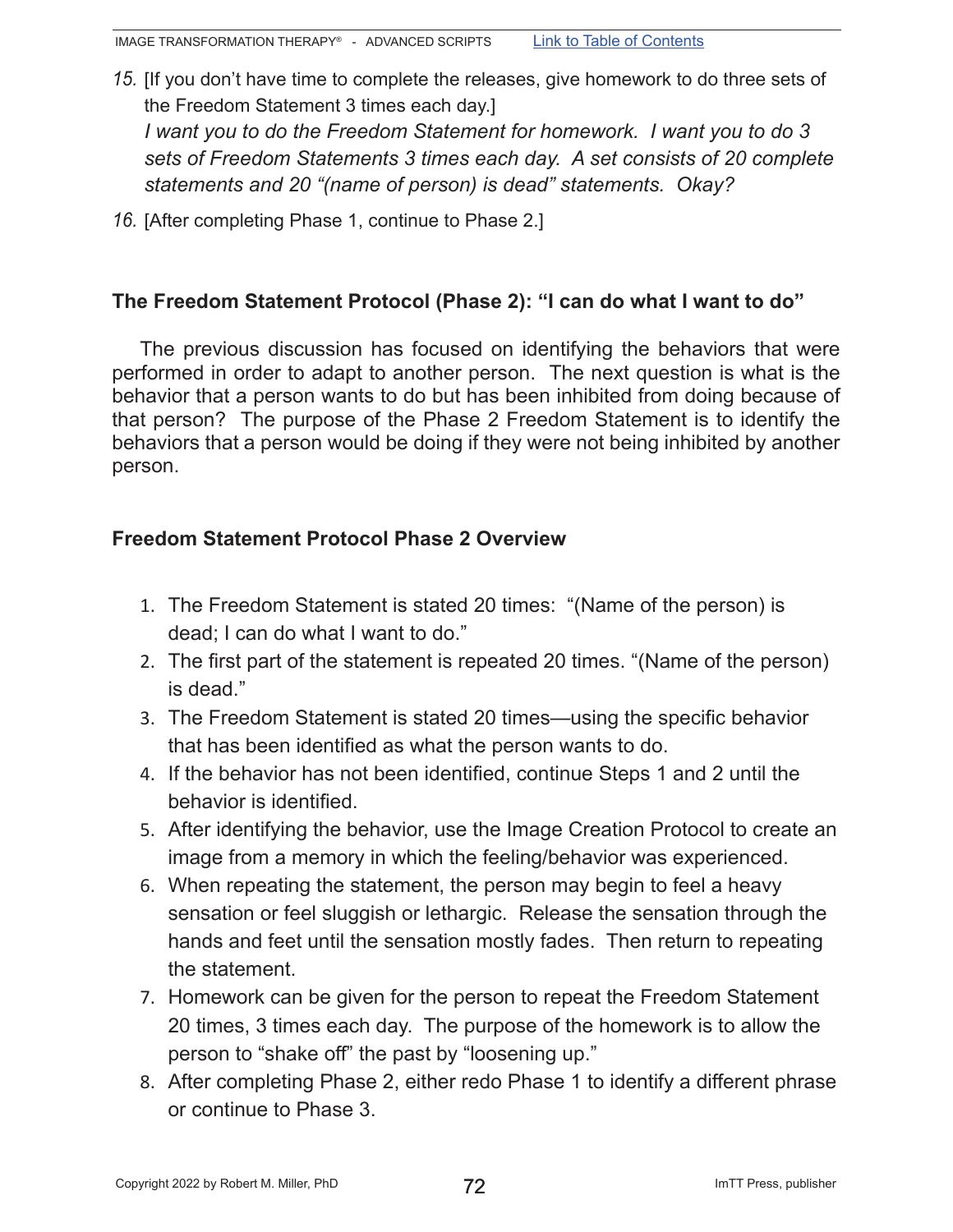**Script:** *What we have done so far is focus on what you don't have to do. Now we're going to focus on what you are free to do.* 

- *1. Say either out loud or to yourself, whichever feels more powerful to you: ("Name of the person) is dead; I can do what I want to do." twenty times.* [Client repeats the statement 20 times.]
- *2. Now say: "(name of the person) is dead" 20 times.* [Client repeats the statement 20 times.]
- *3. Now say the full statement 20 times. Has the "it" emerged yet? If it has, put that in there instead of "it." If the "it" that you don't have to do has not emerged, just do the statement 20 times.* [Client repeats the statement 20 times. Continue with the process until the "it" is identified and statement repeated 20 times.]
- *4. Say "(name of the person) is dead" 20 times.*
- *5.* [Repeat steps 3 and 4 twice.]
- *6. We've been loosening up a lot of energy that may make you feel heavy or foggy-headed. So let's just release the feeling. Just release the heaviness of foggy-headedness out your hands and feet for one minute. So hold up your hands and turn up your toes and visualize the feeling leaving out of your hands and feet.* [Client releases the feeling.]
- *7. When you say the statement now, do you have any conflict with it?*
- *8.* [If yes, process the feelings and images.] [If no, continue to Step 9.]
- *9. Now that you've identified what you want to do, let's make that type of experience an image. Can you remember a time when you behaved or felt that way?*
- *10.* [If yes, use the Image Creation Protocol to create an image of the experience. If no, assign the Freedom Statement as homework to reinforce it.]
- *11.* [If you don't have time to complete the releases, give homework to do three sets of the Freedom Statement 3 times each day.]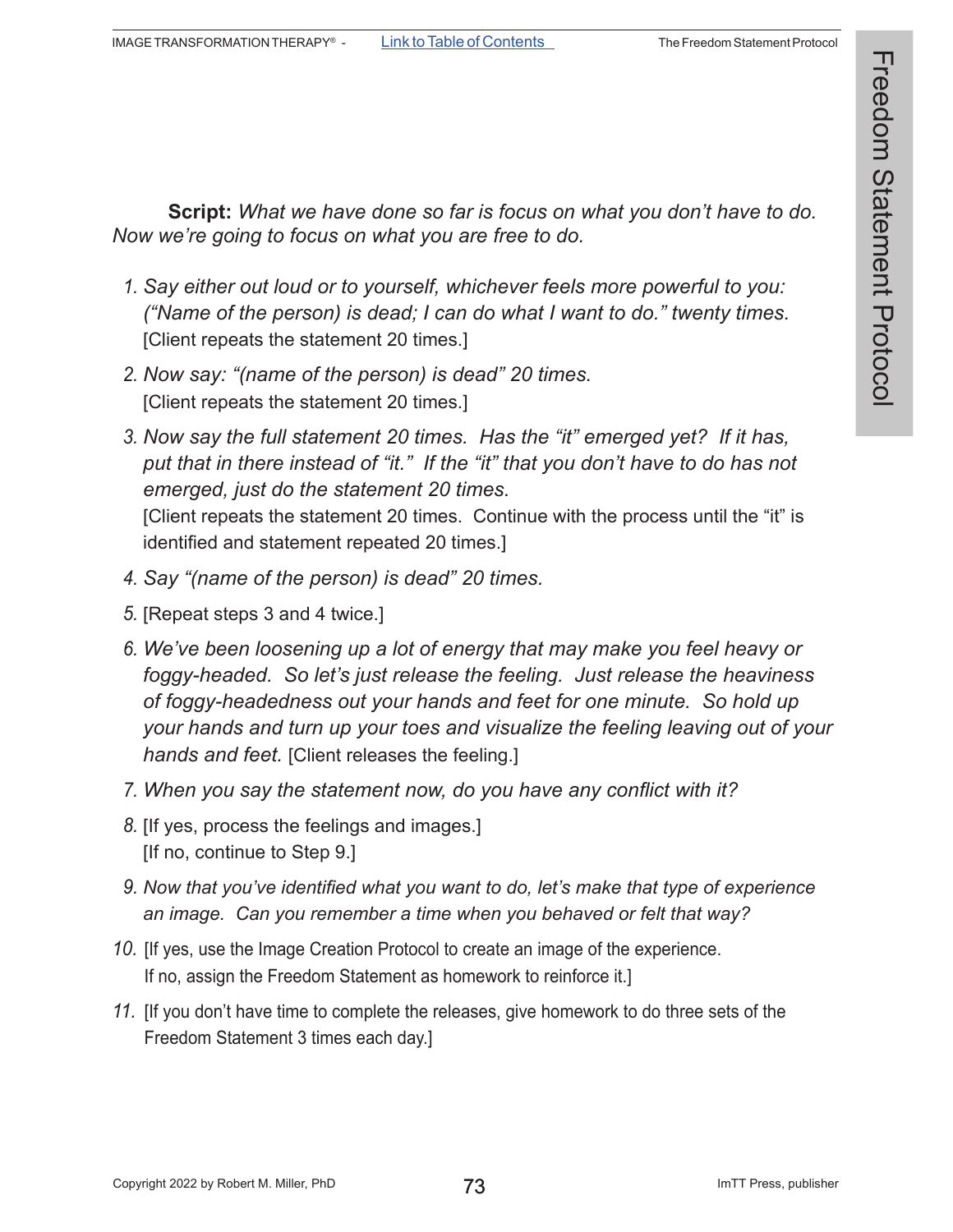#### **The Freedom Statement Protocol (Phase 3): "God is dead" & "The devil is dead"**

#### **"God is dead"**

The purpose of using the phrase "god is dead"—instead of, for example, "Dad is dead"—is to identify the behaviors and feelings that were adapted preverbally. For a 2-year-old child, the parents are all powerful and all knowing. So using the term "god" in the Freedom Statement elicits the child's adaptations to all-powerful and all-knowing entities—the two-year-old's parents. The "god is dead" statement is not a statement about the existence or nonexistence of God or the death of God in reality. It has nothing to do with religious beliefs. The sole purpose of the statement is to identify the preverbal adaptations of the child to the parents. This concept should be explained to the client in order to avoid any confusion or resistance to doing this protocol.

The "god is dead" phrase is utilized after using the Freedom Statement on at least one parent. The "god is dead" Freedom Statement can be effectively employed using the second half of the statement that identifies the "it." For example, "Dad is dead; I don't have to be nice to my sister" changes to "god is dead; I don't have to be nice to my sister."

**Script introducing the "god is dead" phrase:** *We've used the Freedom Statement to identify behaviors related to* (name of that person). *When using the name "[name that person]" we're only identifying the feelings and behaviors from when you're older than 3. However, even as an infant and toddler, you've been adapting to your parents' behaviors, facial expressions, and vocalizations. The question is how to identify those behavioral adaptations.*

*These preverbal adaptations can be identified using the phrase "god is dead." Now this has absolutely nothing to do with a real God—nothing to do with religion. When you are one year old, who is omniscient and omnipotent in your life—who is your "god," so to speak? Your parents, of course. So in using the phrase "god is dead," we're only trying to identify your preverbal reactions to your parents. We're not making any statement about religion or god. Does that make sense to you?* 

*Okay, let's begin. We'll use the second part of the statement that we have already been working on.* 

[Go to Step 4 of the Phase 1 script. Use "god" as the name of the person. After completing Phase 1, continue to Phase 2.]